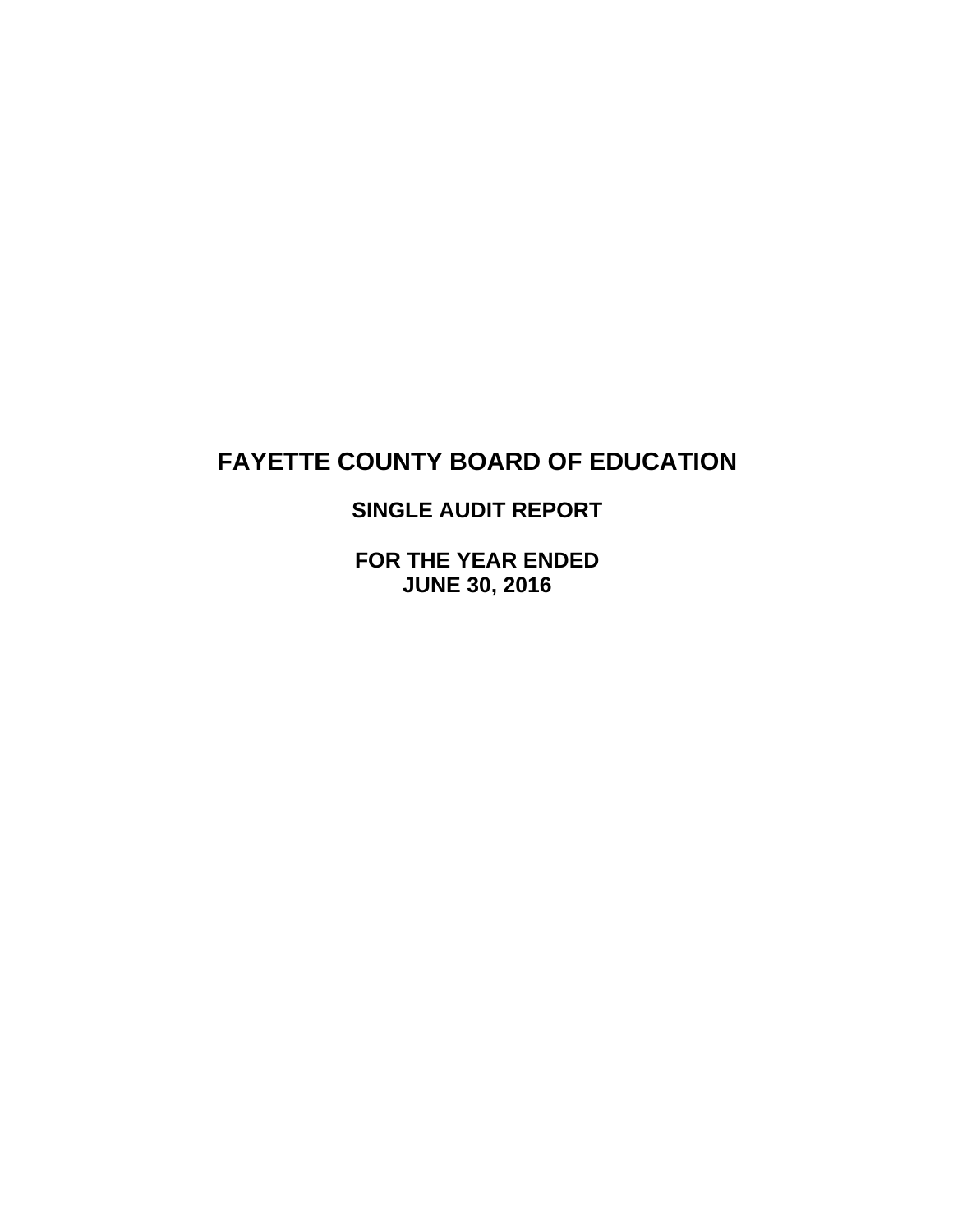## **SINGLE AUDIT REPORT FOR THE YEAR ENDED JUNE 30, 2016**

# **TABLE OF CONTENTS**

| Independent Auditor's Report on Internal Control Over Financial<br>Reporting and on Compliance and Other Matters Based<br>on an Audit of Financial Statements Performed in |  |
|----------------------------------------------------------------------------------------------------------------------------------------------------------------------------|--|
| Independent Auditor's Report on Compliance For Each Major                                                                                                                  |  |
| Federal Program; Report on Internal Control Over                                                                                                                           |  |
| <b>Compliance; and Report on the Schedule of Expenditures of</b>                                                                                                           |  |
|                                                                                                                                                                            |  |
|                                                                                                                                                                            |  |
|                                                                                                                                                                            |  |
|                                                                                                                                                                            |  |
|                                                                                                                                                                            |  |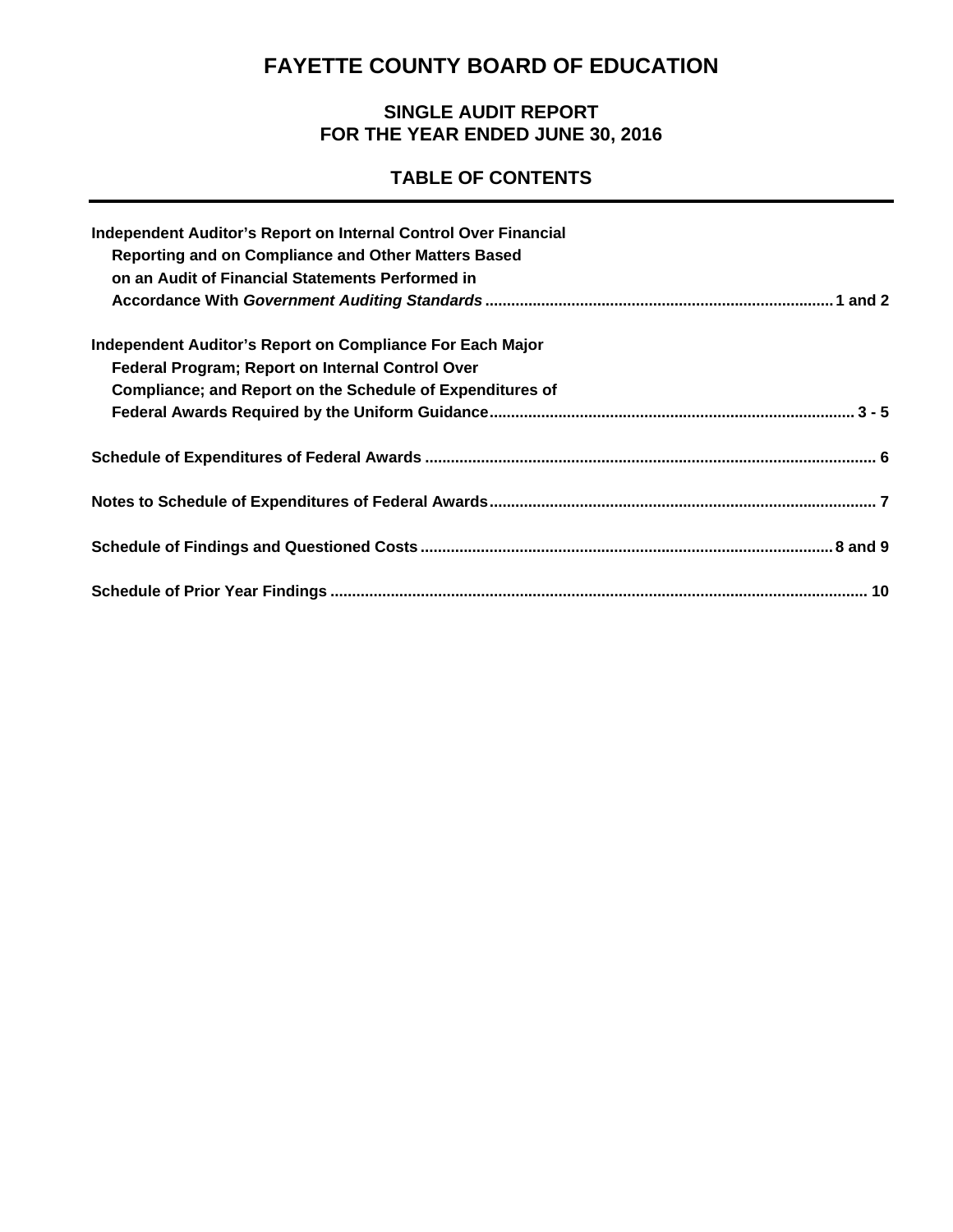# **AULDIN<br>ENKINS**

# **INDEPENDENT AUDITOR'S REPORT ON INTERNAL CONTROL OVER FINANCIAL REPORTING AND ON COMPLIANCE AND OTHER MATTERS BASED ON AN AUDIT OF FINANCIAL STATEMENTS PERFORMED IN ACCORDANCE WITH** *GOVERNMENT AUDITING STANDARDS*

**Superintendent and Members of the Fayette County Board of Education Fayetteville, Georgia** 

We have audited, in accordance with the auditing standards generally accepted in the United States of America and the standards applicable to financial audits contained in *Government Auditing Standards* issued by the Comptroller General of the United States, the financial statements of the governmental activities, each major fund, and the aggregate remaining fund information of the **Fayette County Board of Education** (the "School System") as of and for the year ended June 30, 2016, and the related notes to the financial statements, which collectively comprise the School System's basic financial statements, and have issued our report thereon dated December 13, 2016.

## **Internal Control Over Financial Reporting**

In planning and performing our audit of the financial statements, we considered the School System's internal control over financial reporting (internal control) to determine the audit procedures that are appropriate in the circumstances for the purpose of expressing our opinions on the financial statements, but not for the purpose of expressing an opinion on the effectiveness of the School System's internal control. Accordingly, we do not express an opinion on the effectiveness of the School System's internal control.

A *deficiency in internal control* exists when the design or operation of a control does not allow management or employees, in the normal course of performing their assigned functions, to prevent, or detect and correct misstatements on a timely basis. A *material weakness* is a deficiency, or a combination of deficiencies, in internal control such that there is a reasonable possibility that a material misstatement of the entity's financial statements will not be prevented, or detected and corrected on a timely basis. A *significant deficiency* is a deficiency, or a combination of deficiencies in internal control that is less severe than a material weakness, yet important enough to merit attention by those charged with governance.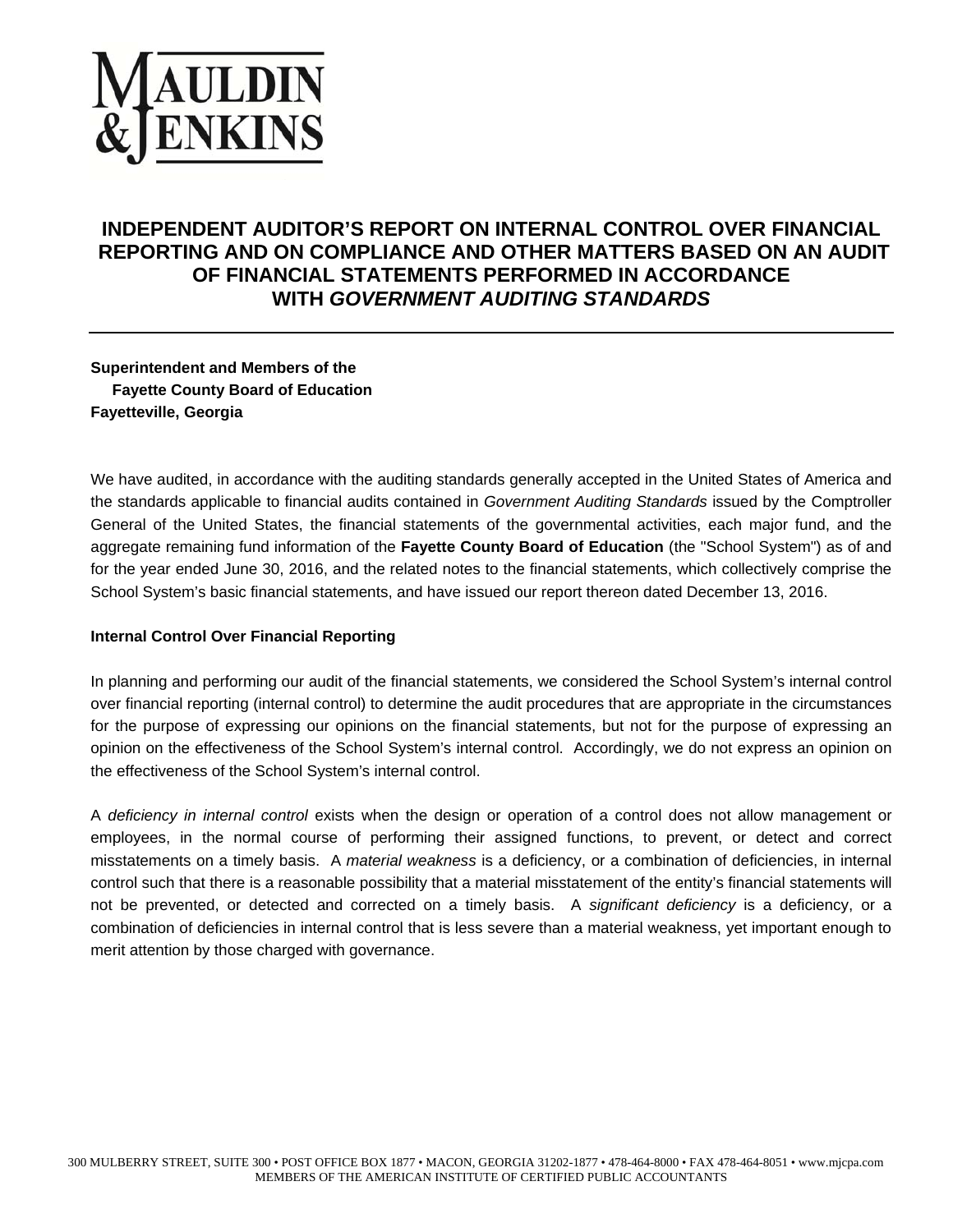Our consideration of internal control was for the limited purpose described in the first paragraph of this section and was not designed to identify all deficiencies in internal control over financial reporting that might be material weaknesses, or significant deficiencies. Given these limitations, during our audit we did not identify any deficiencies in internal control that we consider to be material weaknesses. However, material weaknesses may exist that have not been identified.

#### **Compliance and Other Matters**

As part of obtaining reasonable assurance about whether the School System's financial statements are free from material misstatement, we performed tests of its compliance with certain provisions of laws, regulations, contracts and grant agreements, noncompliance with which could have a direct and material effect on the determination of financial statement amounts. However, providing an opinion on compliance with those provisions was not an objective of our audit, and accordingly, we do not express such an opinion. The results of our tests disclosed no instances of noncompliance or other matters that are required to be reported under *Government Auditing Standards.* 

#### **Purpose of this Report**

The purpose of this report is solely to describe the scope of our testing of internal control and compliance and the results of that testing, and not to provide an opinion on the effectiveness of the entity's internal control or on compliance. This report is an integral part of an audit performed in accordance with *Governmental Auditing Standards* in considering the entity's internal control and compliance. Accordingly, this communication is not suitable for any other purpose.

Mauldin & Jenkins, LLC

Macon, Georgia December 13, 2016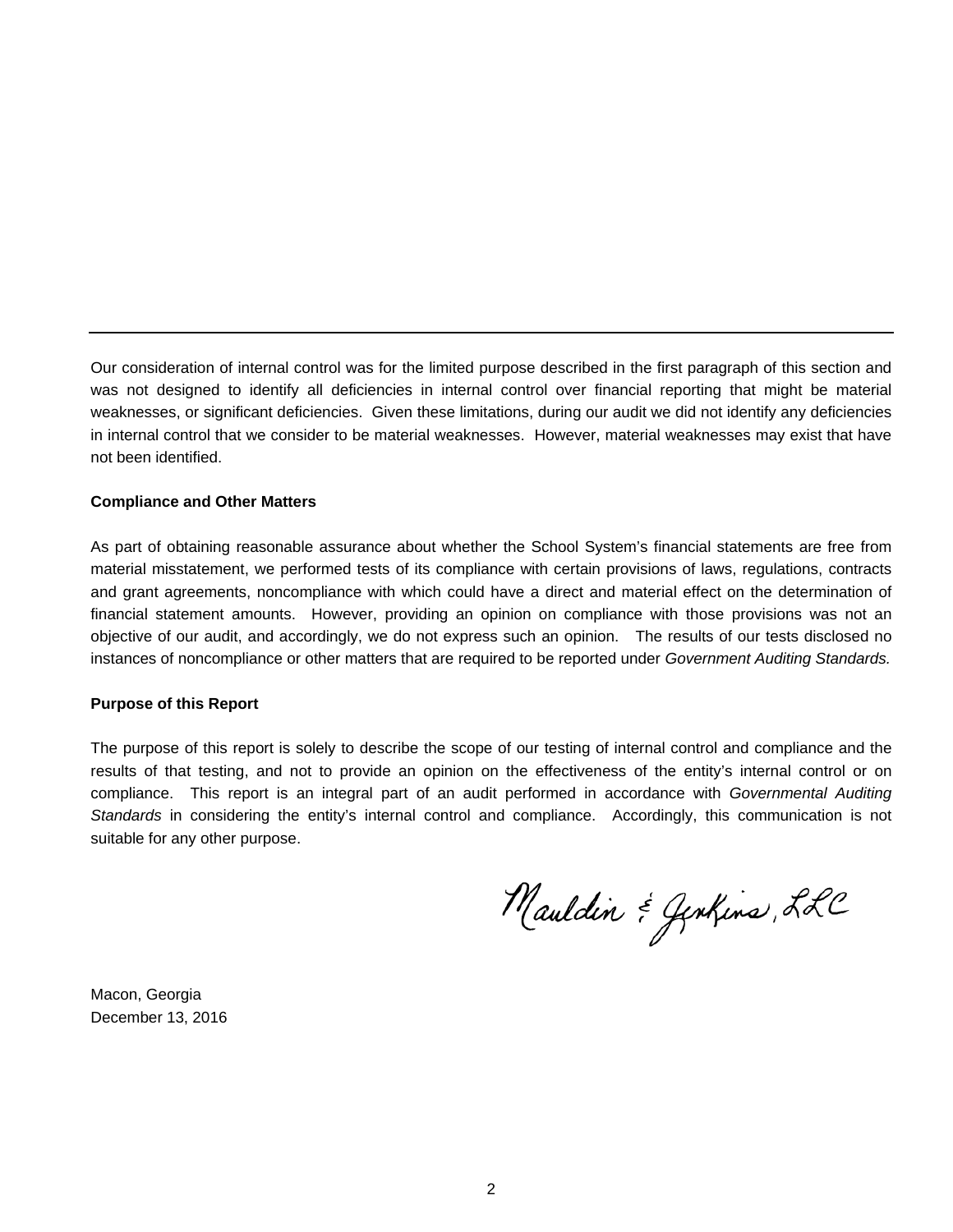

# **INDEPENDENT AUDITOR'S REPORT ON COMPLIANCE FOR EACH MAJOR PROGRAM; REPORT ON INTERNAL CONTROL OVER COMPLIANCE; AND REPORT ON THE SCHEDULE OF EXPENDITURES OF FEDERAL AWARDS REQUIRED BY THE UNIFORM GUIDANCE**

## **Superintendent and Members of the Fayette County Board of Education Fayetteville, Georgia**

## **Report on Compliance for Each Major Federal Program**

We have audited the Fayette County Board of Education's (the "School System") compliance with the types of compliance requirements described in the *OMB Compliance Supplement* that could have a direct and material effect on each of the School System's major federal programs for the year ended June 30, 2016. The School System's major federal programs are identified in the summary of auditor's results section of the accompanying schedule of findings and questioned costs.

#### *Management's Responsibility*

Management is responsible for compliance with the requirements of laws, regulations, contracts, and grants applicable to its federal programs.

#### *Auditor's Responsibility*

Our responsibility is to express an opinion on compliance for each of the School System's major federal programs based on our audit of the types of compliance requirements referred to above. We conducted our audit of compliance in accordance with auditing standards generally accepted in the United States of America; the standards applicable to financial audits contained in *Government Auditing Standards,* issued by the Comptroller General of the United States; and the audit requirements of Title 2 U.S. *Code of Federal Regulations Part 200, Uniform Administrative Requirements, Cost Principles, and Audit Requirements for Federal Awards* (Uniform Guidance). Those standards and the Uniform Guidancce require that we plan and perform the audit to obtain reasonable assurance about whether noncompliance with the types of compliance requirements referred to above that could have a direct and material effect on a major federal program occurred. An audit includes examining, on a test basis, evidence about the School System's compliance with those requirements and performing such other procedures as we considered necessary in the circumstances.

We believe that our audit provides a reasonable basis for our opinion on compliance for each major federal program. However, our audit does not provide a legal determination of the School System's compliance.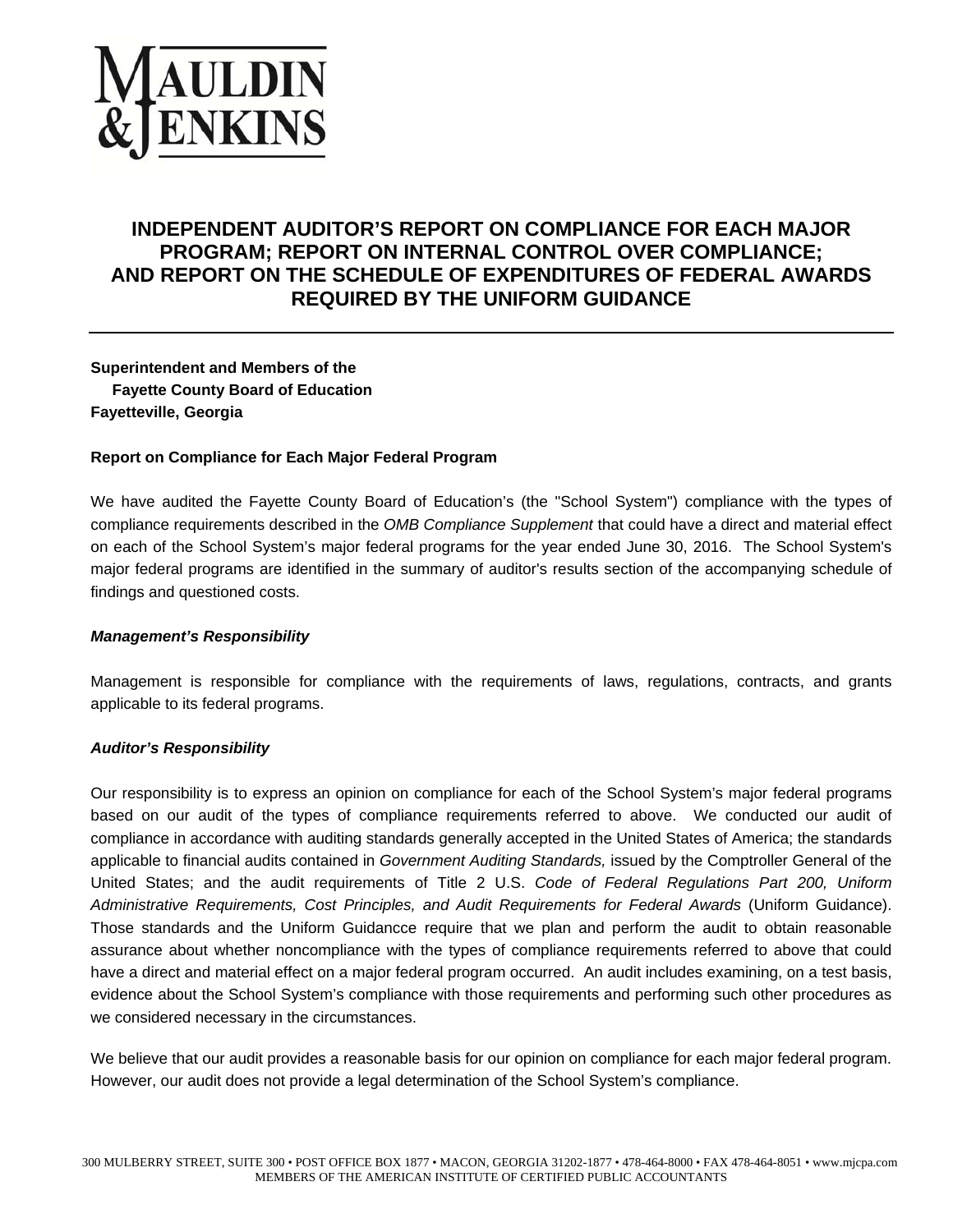#### *Opinion on Each Major Federal Program*

In our opinion, the School System complied, in all material respects, with the types of compliance requirements referred to above that could have a direct and material effect on each of its major federal programs for the year ended June 30, 2016.

#### **Report on Internal Control Over Compliance**

Management of the School System is responsible for establishing and maintaining effective internal control over compliance with the types of compliance requirements referred to above. In planning and performing our audit of compliance, we considered the School System's internal control over compliance with the types of requirements that could have a direct and material effect on each major federal program to determine the auditing procedures that are appropriate in the circumstances for the purpose of expressing our opinion on compliance for each major federal program, and to test and report on internal control over compliance in accordance with the Uniform Guidance, but not for the purpose of expressing an opinion on the effectiveness of internal control over compliance. Accordingly, we do not express an opinion on the effectiveness of the School System's internal control over compliance.

A *deficiency in internal control over compliance* exists when the design or operation of a control over compliance does not allow management or employees, in the normal course of performing their assigned functions, to prevent, or detect and correct, noncompliance with a type of compliance requirement of a federal program on a timely basis. A *material weakness in internal control over compliance* is a deficiency, or a combination of deficiencies, in internal control over compliance, such that there is a reasonable possibility that material noncompliance with a type of compliance requirement of a federal program will not be prevented, or detected and corrected, on a timely basis. A significant deficiency in internal control over compliance is a deficiency, or a combination of deficiencies, in internal control over compliance that is less severe than a material weakness, yet important enough to merit attention by those charged with governance.

Our consideration of internal control over compliance was for the limited purpose described in the first paragraph of this section and was not designed to identify all deficiencies in internal control over compliance that might be material weaknesses or significant deficiencies. We did not identify any deficiencies in internal control over compliance that we consider to be material weaknesses. However, material weaknesses may exist that have not been identified.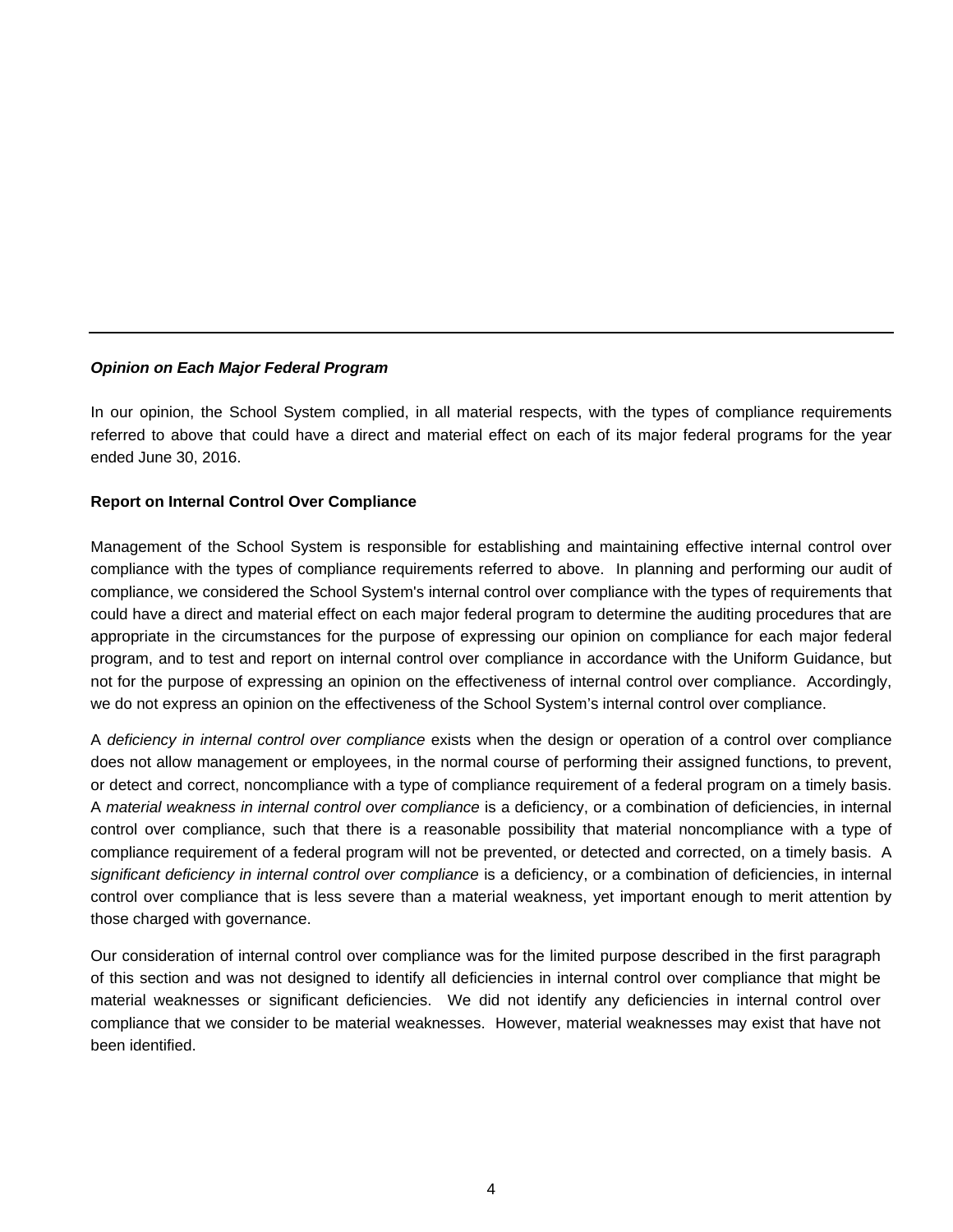The purpose of this report on internal control of compliance is solely to describe the scope of our testing of internal control over compliance and the results of testing based on the requirements of the Uniform Guidance. Accordingly, this report is not suitable for any other purpose.

#### **Report on Schedule of Expenditures of Federal Awards Required by the Uniform Guidance**

We have audited the financial statements of the governmental activities, each major fund, and the aggregate remaining fund information of the School System as of and for the year ended June 30, 2016, and the related notes to the financial statements, which collectively comprise the School System's basic financial statements. We issued our report thereon dated December 13, 2016, which contained unmodified opinions on those financial statements. Our audit was conducted for the purpose of forming opinions on the financial statements that collectively comprise the basic financial statements as a whole. The accompanying Schedule of Expenditures of Federal Awards is presented for purposes of additional analysis as required by the Uniform Guidance, and is not a required part of the basic financial statements. Such information is the responsibility of management and was derived from and relates directly to the underlying accounting and other records used to prepare the basic financial statements. The information has been subjected to the auditing procedures applied in the audit of the financial statements and certain additional procedures, including comparing and reconciling such information directly to the underlying accounting and other records used to prepare the basic financial statements or to the basic financial statements themselves, and other additional procedures in accordance with auditing standards generally accepted in the United States of America. In our opinion, the schedule of expenditures of federal awards is fairly stated in all material respects in relation to the basic financial statements as a whole.

Mauldin & Jenkins, LLC

Macon, Georgia December 13, 2016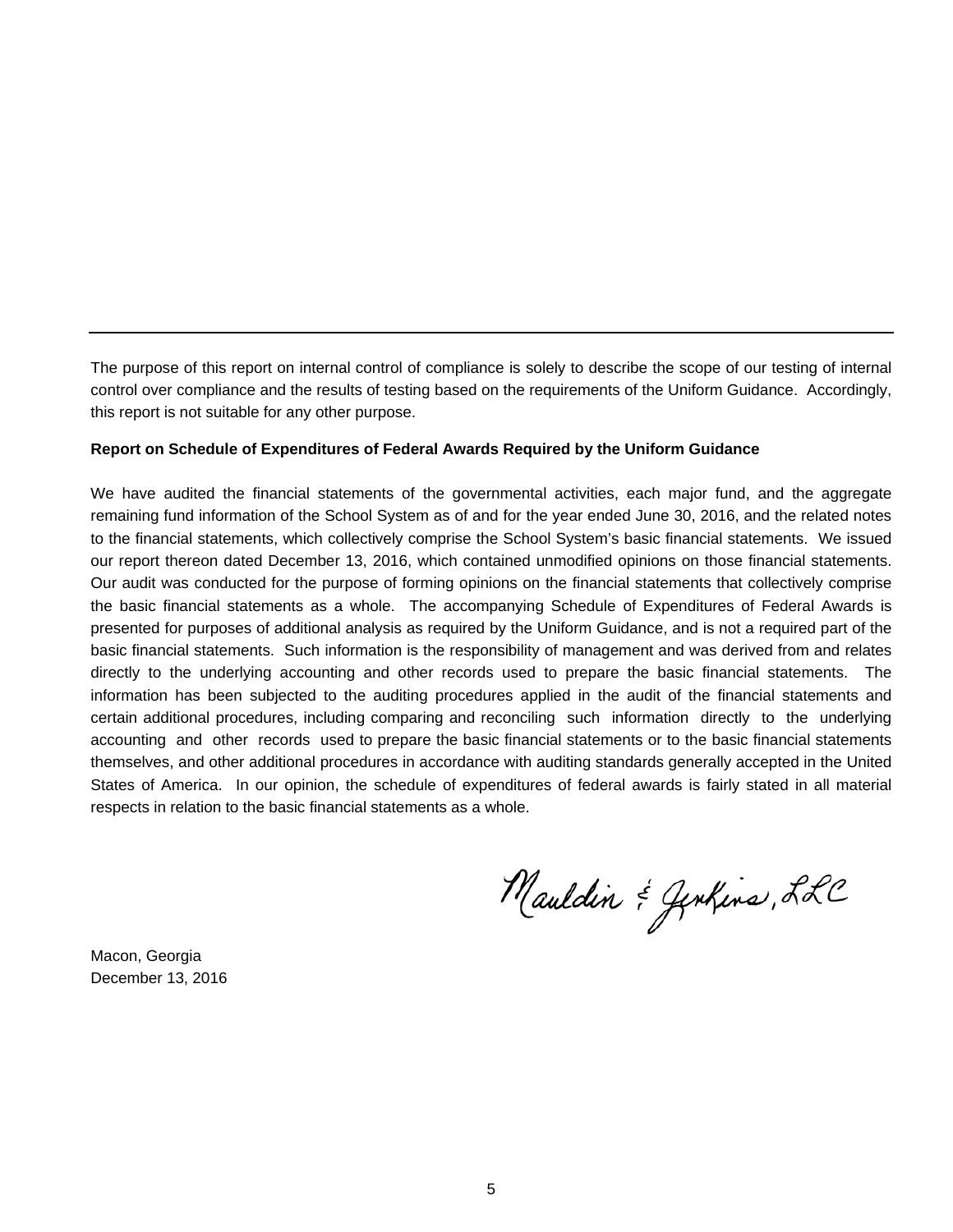# **SCHEDULE OF EXPENDITURES OF FEDERAL AWARDS FOR THE FISCAL YEAR ENDED JUNE 30, 2016**

| Federal Grantor/Pass-Through<br><b>Grantor/Program Title</b> | Federal<br><b>CFDA</b><br><b>Number</b> | <b>Total</b><br><b>Expenditures</b> |
|--------------------------------------------------------------|-----------------------------------------|-------------------------------------|
| <b>U. S. DEPARTMENT OF AGRICULTURE:</b>                      |                                         |                                     |
| Passed through Georgia Department of Education:              |                                         |                                     |
| <b>Child Nutrition Cluster:</b>                              |                                         |                                     |
| School Breakfast Program                                     | 10.553                                  | \$<br>381,929                       |
| National School Lunch Program                                | 10.555                                  | 3,141,509                           |
| <b>Total Child Nutrition Cluster</b>                         |                                         | 3,523,438                           |
| Commercial Warehouse Storage and Delivery Grant              | 10.560                                  | 24,148                              |
| Total U. S. Department of Agriculture                        |                                         | 3,547,586                           |
| <b>U. S. DEPARTMENT OF DEFENSE:</b>                          |                                         |                                     |
| Junior R.O.T.C.                                              | Unknown                                 | 127,113                             |
| Total U. S. Department of Defense                            |                                         | 127,113                             |
| <b>U. S. DEPARTMENT OF EDUCATION:</b>                        |                                         |                                     |
| Passed through Georgia Department of Education:              |                                         |                                     |
| Title I, Part A                                              | 84.010                                  | 1,424,192                           |
| Title II - Improving Teacher Quality                         | 84.367                                  | 263,344                             |
| Title III - Limited English Proficient                       | 84.365                                  | 108,772                             |
| <b>Vocational Education - Basic Grants</b>                   |                                         |                                     |
| to States                                                    | 84.048                                  | 111,924                             |
| <b>Special Education Cluster</b>                             |                                         |                                     |
| Title VI-B Flowthrough                                       | 84.027                                  | 3,655,802                           |
| Title VI-B Preschool Incentive                               | 84.173                                  | 94,838                              |
|                                                              |                                         | 3,750,640                           |
| Total U. S. Department of Education                          |                                         | 5,658,872                           |
| <b>Total Expenditures of Federal Awards</b>                  |                                         | \$<br>9,333,571                     |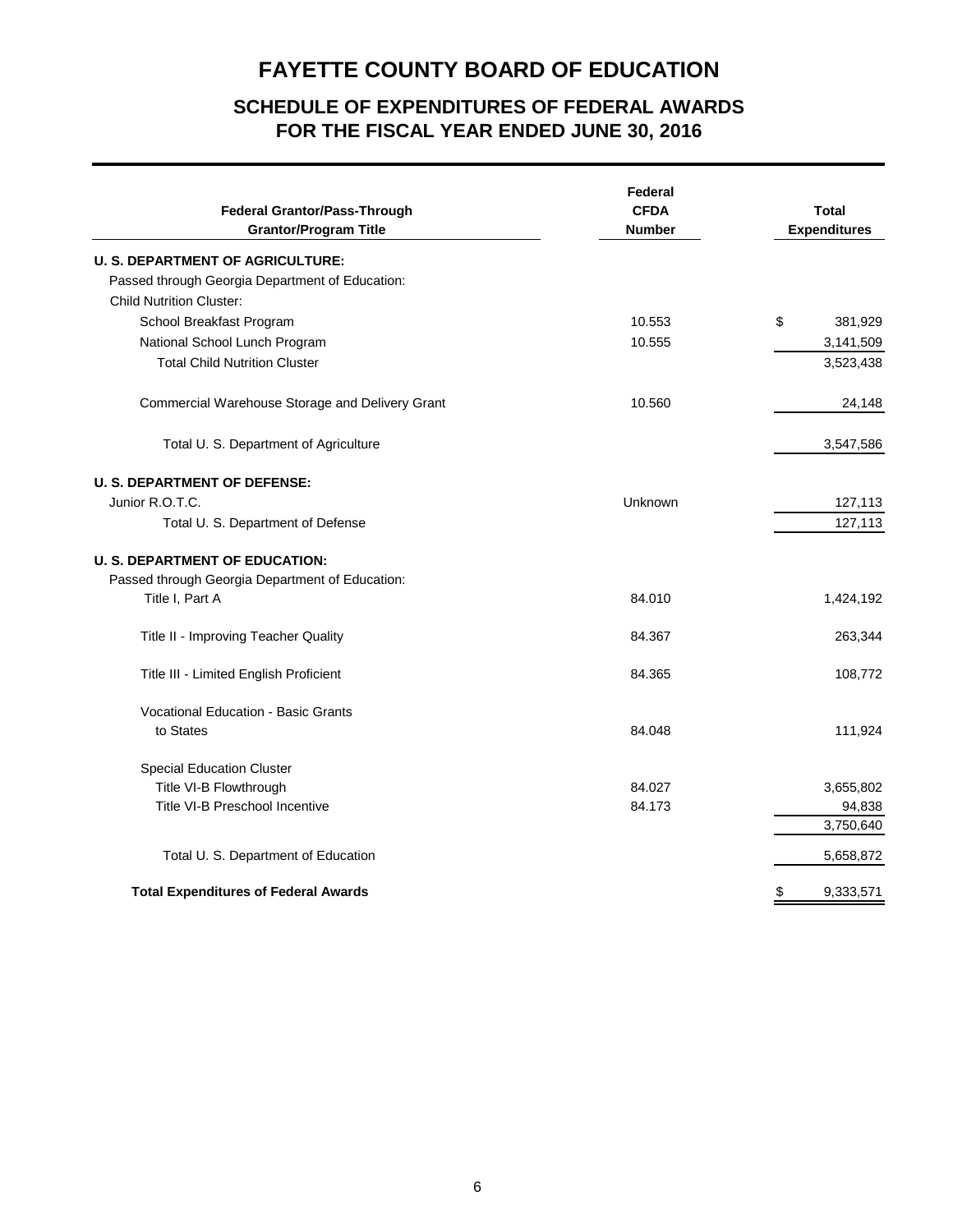## **NOTE TO SCHEDULE OF EXPENDITURES OF FEDERAL AWARDS FOR THE YEAR ENDED JUNE 30, 2016**

## **NOTE 1. BASIS OF PRESENTATION**

The Schedule of Expenditures of Federal Awards includes the federal grant activity of the Fayette County Board of Education and is presented on the accrual basis of accounting.

The information in this schedule is presented in accordance with the requirements of Title 2 U.S. *Code of Federal Regulations* (CFR) Part 200 *Uniform Administrative Requirements, Cost Principles, and Audit Requirements for Federal Awards* (Uniform Guidance)*.* Therefore, some amounts presented in this schedule may differ from amounts presented in or used in the preparation of the financial statements.

## **NOTE 2. DE MINIMIS COST RATE**

The School System elected not to use the ten percent de minimis cost rate for the year ended June 30, 2016.

## **NOTE 3. NON-CASH AWARDS**

The School System received non-cash awards under the National School Lunch Program, CFDA 10.555, in the amount of \$590,796 for the year ended June 30, 2016.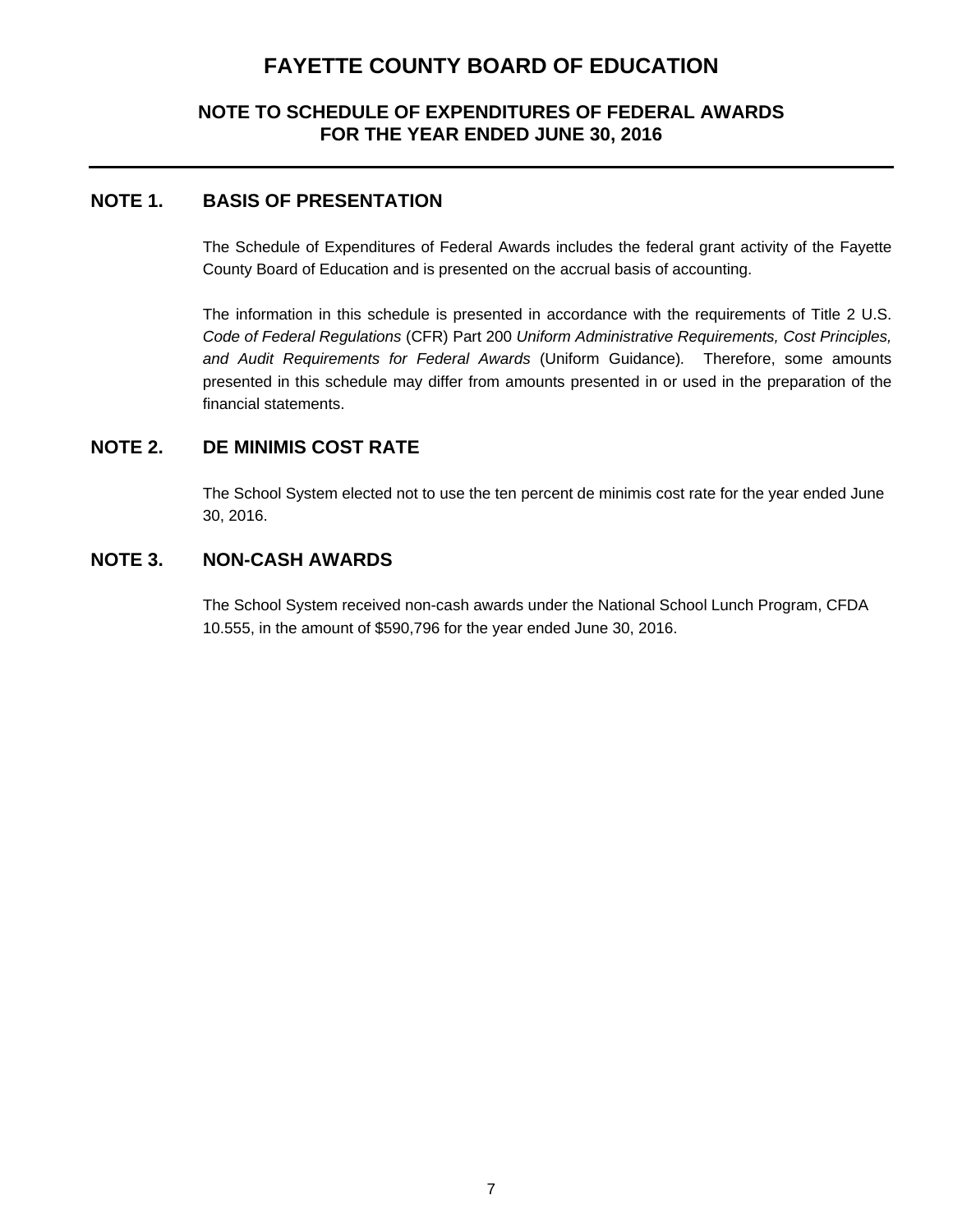## **SCHEDULE OF FINDINGS AND QUESTIONED COSTS FOR THE YEAR ENDED JUNE 30, 2016**

## **A. SUMMARY OF AUDIT RESULTS**

| <b>Financial Statements</b><br>Type of auditor's report issued                                        | Unmodified                         |
|-------------------------------------------------------------------------------------------------------|------------------------------------|
| Internal control over financial reporting:<br>Material weaknesses identified?                         | Yes X No                           |
| Significant deficiencies identified not considered<br>to be material weaknesses?                      | Yes X None reported                |
| Noncompliance material to financial statements noted?                                                 |                                    |
| <b>Federal Awards</b><br>Internal Control over major programs:<br>Material weaknesses identified?     | Yes X No                           |
| Significant deficiencies identified not considered<br>to be material weaknesses?                      | Yes X None reported                |
| Type of auditor's report issued on compliance for<br>major programs                                   | <b>Unmodified</b>                  |
| Any audit findings disclosed that are required to<br>be reported in accordance with Uniform Guidance? | Yes X No                           |
| Identification of major programs:                                                                     |                                    |
| <b>CFDA Number</b>                                                                                    | Name of Federal Program or Cluster |

 U.S. Department of Agriculture *School Nutrition Cluster* 10.555 National School Lunch Program 10.553 School Breakfast Program

Dollar threshold used to distinguish between Type A and Type B programs: \$750,000

Auditee qualified as low-risk auditee?  $\frac{X}{Y}$ es  $\frac{X}{Y}$  No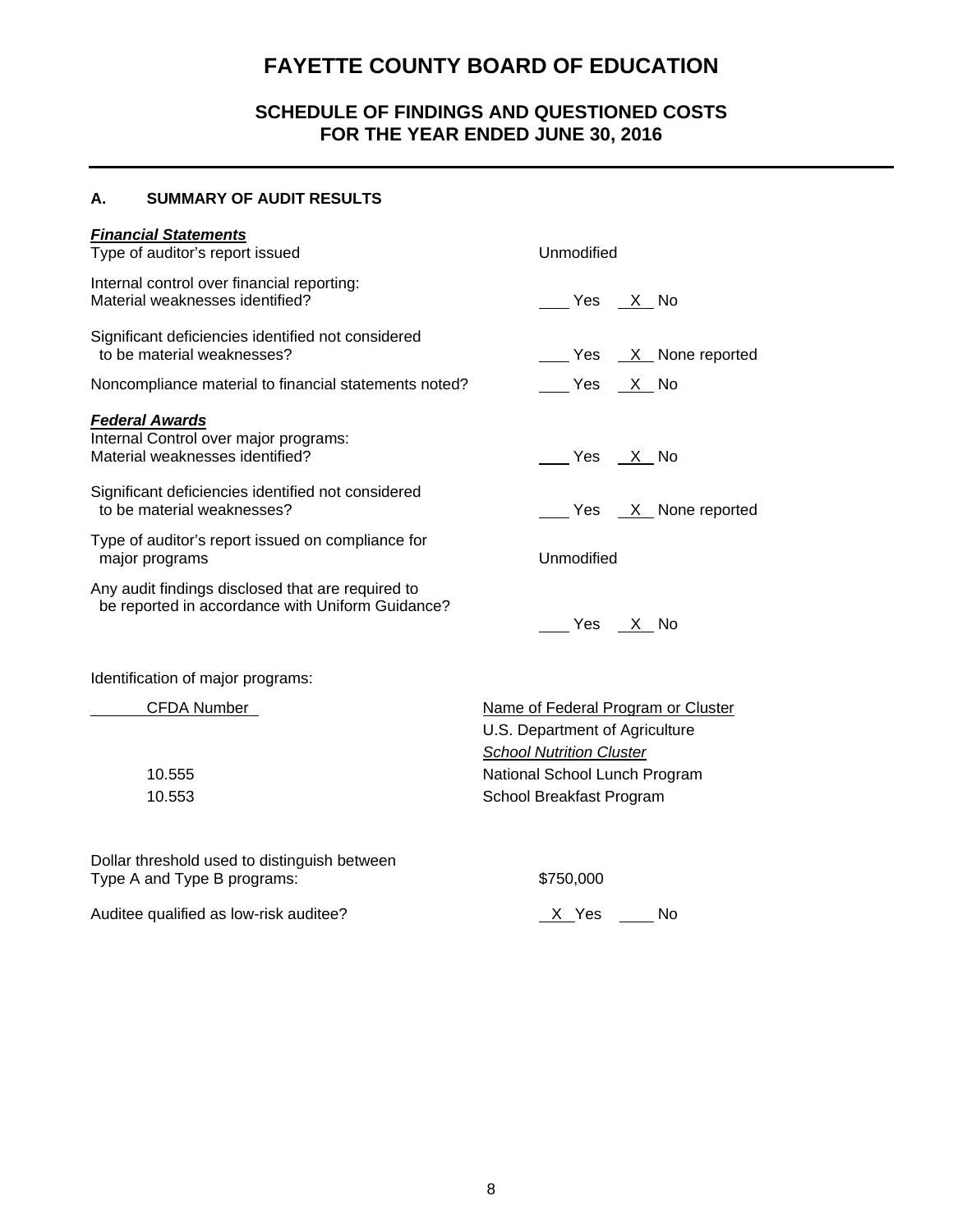## **SCHEDULE OF FINDINGS AND QUESTIONED COSTS FOR THE YEAR ENDED JUNE 30, 2016**

## **B. FINDINGS: FINANCIAL STATEMENT AUDIT**

None reported

## **C. FINDINGS AND QUESTIONED COSTS: MAJOR FEDERAL AWARD PROGRAMS AUDIT**

None reported